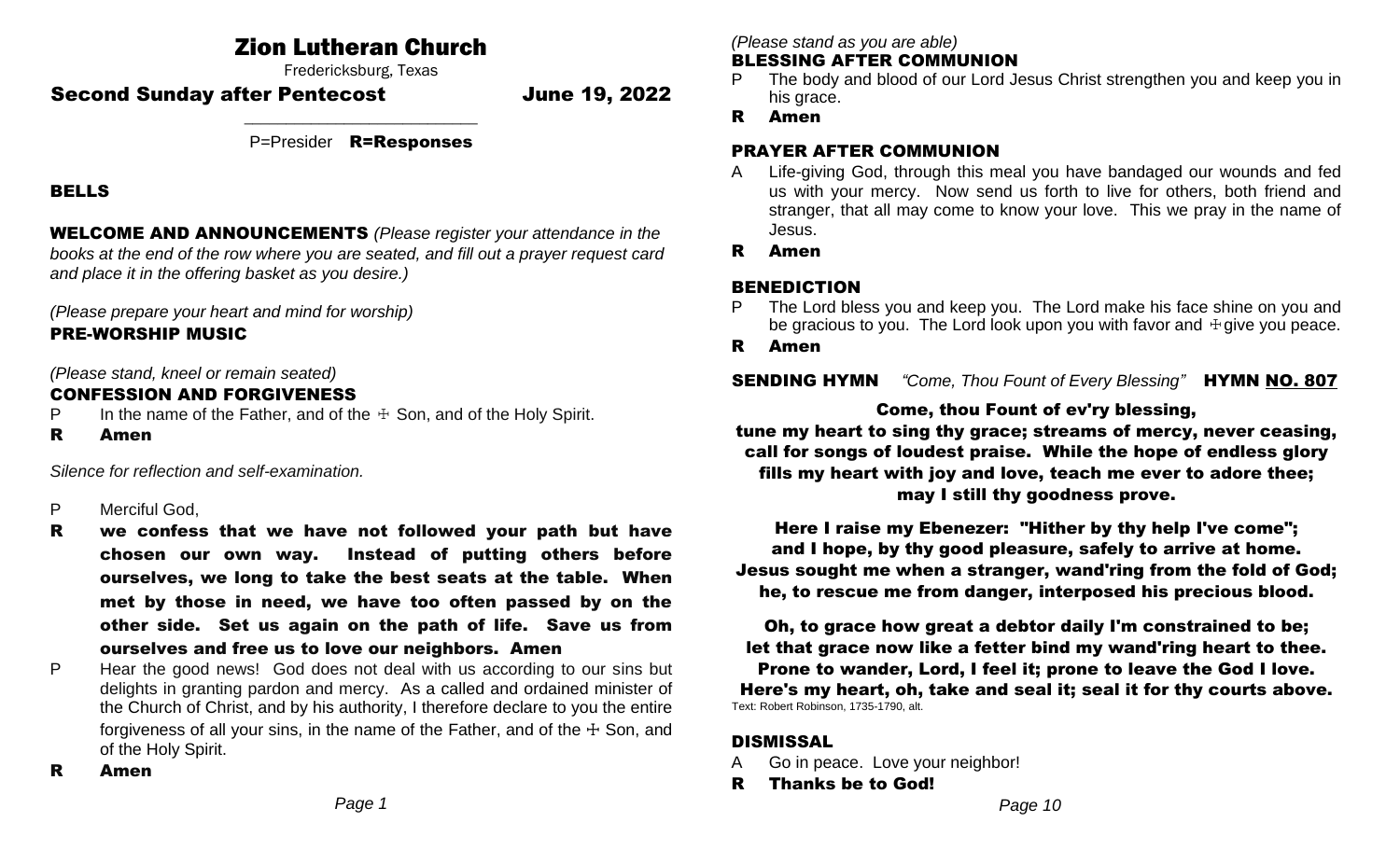

**HYMN** *"For the Fruit of All Creation"* **<b>HYMN NO. 679** 

For the fruit of all creation, thanks be to God. For these gifts to ev'ry nation, thanks be to God. For the plowing, sowing, reaping, silent growth while we are sleeping, future needs in earth's safekeeping, thanks be to God.

In the just reward of labor, God's will is done. In the help we give our neighbor, God's will is done. In our worldwide task of caring for the hungry and despairing, in the harvests we are sharing, God's will is done.

For the harvests of the Spirit, thanks be to God. For the good we all inherit, thanks be to God. For the wonders that astound us, for the truths that still confound us, most of all, that love has found us, thanks be to God.

Text: Fred Pratt Green, 1903-2000; Text © 1970 Hope Publishing Company, Carol Stream, IL 60188

# GATHERING

*(Please remain standing as you are able)*

GATHERING HYMN *"God Is Here!* HYMN NO. 526

God is here! As we your people meet to offer praise and prayer, may we find in fuller measure what it is in Christ we share. Here, as in the world around us, all our varied skills and arts wait the coming of the Spirit into open minds and hearts.

Here are symbols to remind us of our lifelong need of grace; here are table, font, and pulpit; here the cross has central place. Here in honesty of preaching, here in silence, as in speech, here, in newness and renewal, God the Spirit comes to each.

Here our children find a welcome in the Shepherd's flock and fold; here as bread and wine are taken, Christ sustains us as of old. Here the servants of the Servant seek in worship to explore what it means in daily living to believe and to adore.

Lord of all, of church and kingdom, in an age of change and doubt, keep us faithful to the gospel; help us work your purpose out. Here, in this day's dedication, all we have to give, receive; we, who cannot live without you, we adore you! We believe! Text: Fred Pratt Green, 1903-2000; Text © 1979 Hope Publishing Company, Carol Stream, IL 60188

#### GREETING

- P The grace of our Lord Jesus Christ, the love of God, and the communion of the Holy Spirit be with you all.
- R And also with you.

#### KYRIE *(Spoken)* HYMNAL p. 147

A In peace, let us pray to the Lord.

#### R Lord, have mercy.

- A For the peace from above, and for our salvation, let us pray to the Lord.
- R Lord, have mercy.
- A For the peace of the whole world, for the well-being of the Church of God, and for the unity of all, let us pray to the Lord.

## R Lord, have mercy.

A For this holy house, and for all who offer here their worship and praise, let us pray to the Lord.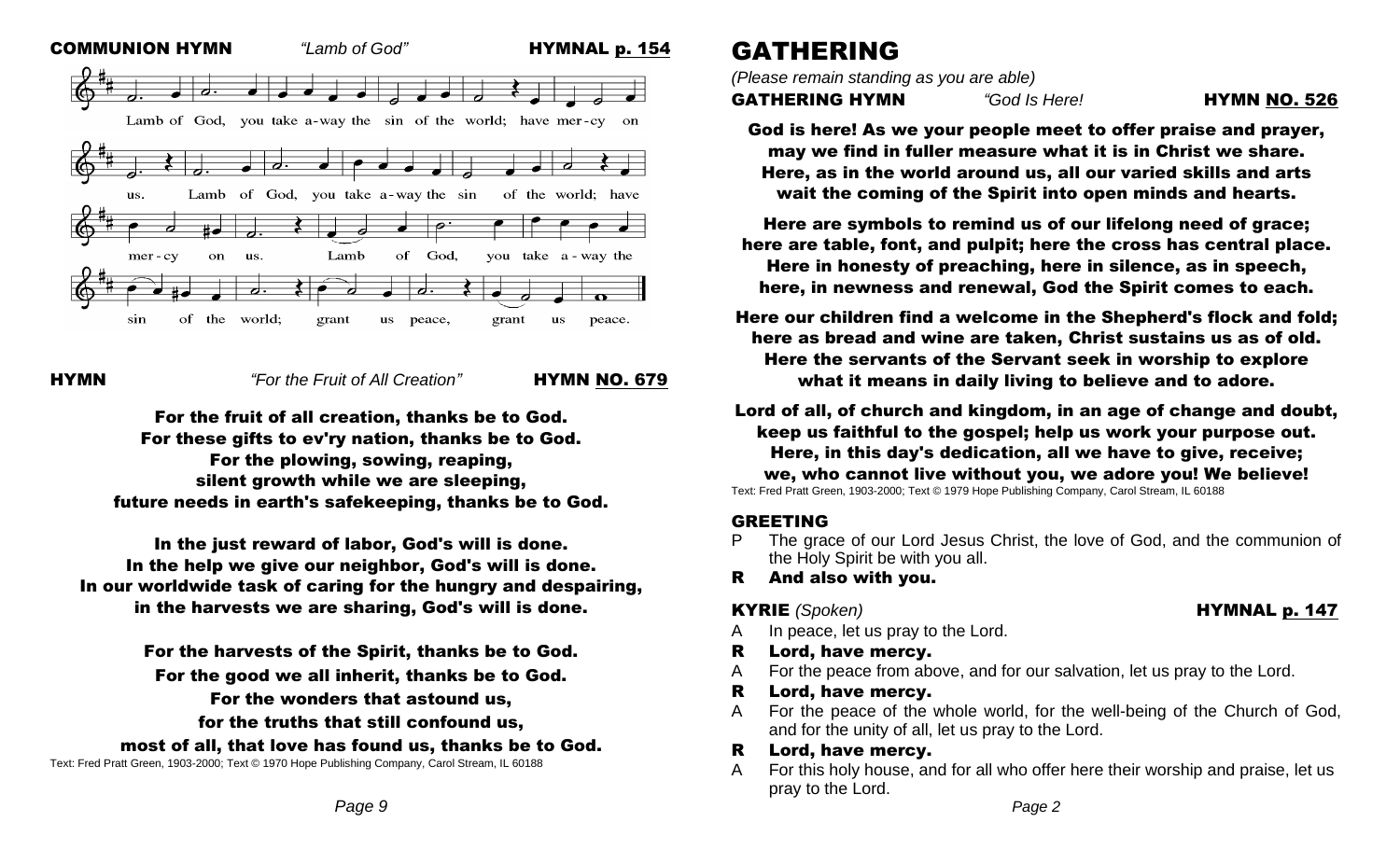- R Lord, have mercy.
- A Help, save, comfort, and defend us, gracious Lord.
- R Amen

#### HYMN OF PRAISE *(Spoken)* HYMNAL p. 149

- A This is the feast of victory for our God. Alleluia.
- R Worthy is Christ, the Lamb who was slain, whose blood set us free to be people of God. Power and riches and wisdom and strength, and honor and blessing and glory are his. This is the feast of victory for our God. Alleluia. Sing with all the people of God and join in the hymn of all creation: Blessing and honor and glory and might be to God and the Lamb forever. Amen. This is the feast of victory for our God, for the Lamb who was slain has begun his reign. Alleluia. Alleluia.

#### PRAYER OF THE DAY

- P The Lord be with you.
- R And also with you.
- P Let us pray. O Lord God, we bring before you the cries of a sorrowing world. In your mercy set us free from the chains that bind us, and defend us from everything that is evil, through Jesus Christ, our Savior and Lord.
- R Amen

*(Please be seated)*

**SPECIAL MUSIC** *"Walking Free"* by Micah Tyler; arr. by Judy McGookey **Judy McGookey** 

# WORD

## FIRST READING Isaiah 65:1-9

*The prophet announces God's impatience. The people's self-absorption is idolatry, and images of practices that displease God fill this reading. Like a vintner who crushes the grape to release the wine, God will use Israel's exile to establish a new community of the faithful.*

I was ready to be sought out by those who did not ask, to be found by those who did not seek me. I said, "Here I am, here I am," to a nation that did not call on my name. **2** I held out my hands all day long to a rebellious people, who walk in a way that is not good, following their own devices; **<sup>3</sup>** a people who provoke me to my face continually, sacrificing in gardens and offering incense on bricks; **<sup>4</sup>** who sit inside tombs and spend the night in secret places; who eat the flesh of pigs, with broth of abominable things in their vessels; **<sup>5</sup>** who say, "Keep to yourself; do not come near me, for I am too holy for you." These are a smoke in my nostrils, a fire that burns all day long. **<sup>6</sup>** See, it is written before me: I will not keep silent, but I will repay;

- P In the night in which he was betrayed, our Lord Jesus took bread, and gave thanks; broke it, and gave it to his disciples, saying: Take and eat; this is my body, given for you. Do this for the remembrance of me. Again, after supper, he took the cup, gave thanks, and gave it for all to drink, saying: This cup is the new covenant in my blood, shed for you and for all people for the forgiveness of sin. Do this for the remembrance of me.
- R Amen

#### THE LORD'S PRAYER

R Our Father, who art in heaven, hallowed be thy name, thy kingdom come, thy will be done, on earth as it is in heaven. Give us this day our daily bread; and forgive us our trespasses, as we forgive those who trespass against us; and lead us not into temptation, but deliver us from evil. For thine is the kingdom, and the power, and the glory, forever and ever. Amen

## HOLY COMMUNION

*(Please be seated)*

## DISTRIBUTION OF COMMUNION

*All are welcome to share the body and blood of Jesus that are present in the bread and wine of communion. If you do not wish to participate, you may still come forward for a blessing. As you come forward, please have your hands open to receive a wafer (the body of Christ). If you desire a gluten free wafer and/or white grape juice, please hold up two fingers to the server.*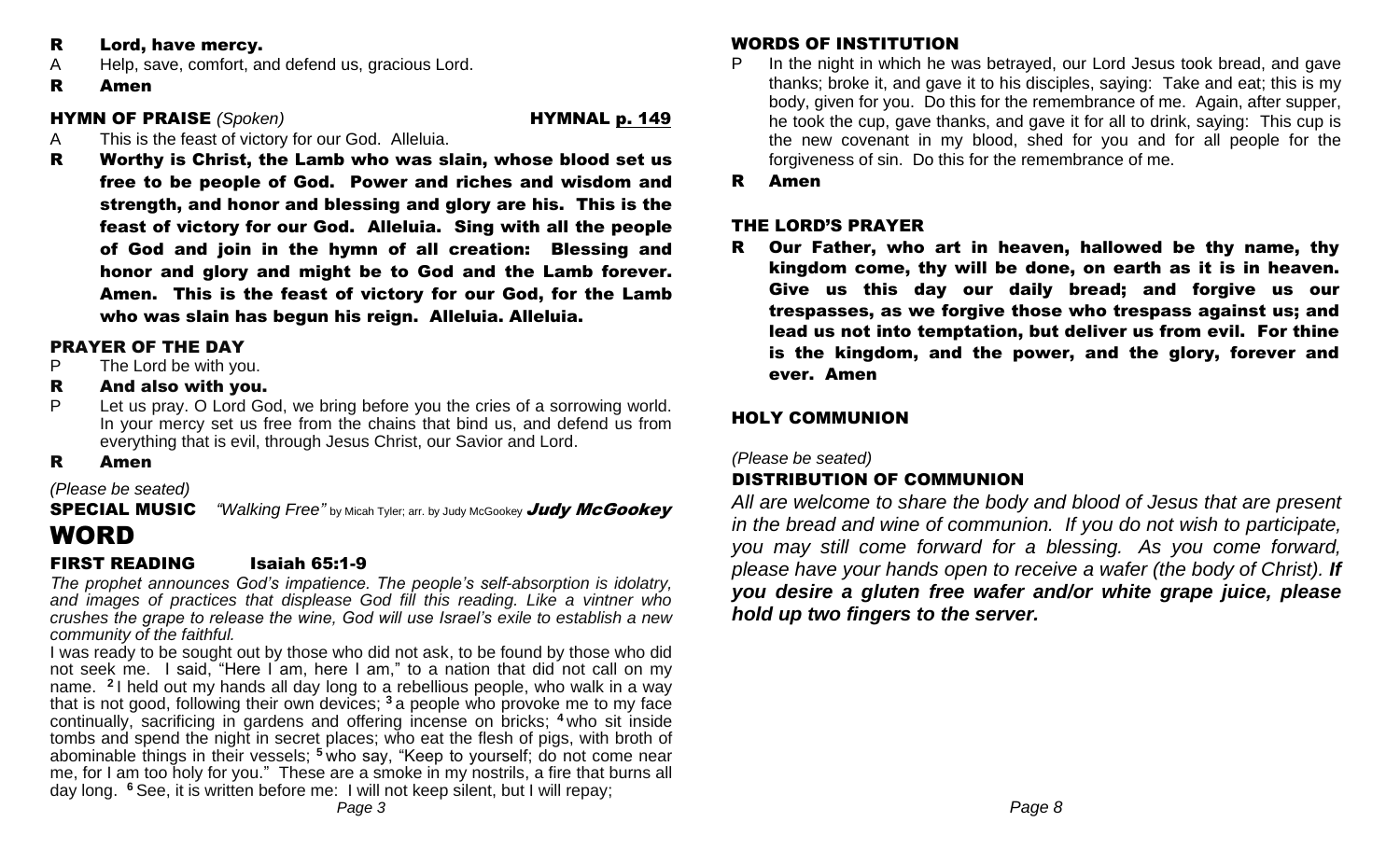#### PRAYERS OF INTERCESSION

God of grace. hear our prayer.

#### PEACE

P The peace of the Lord be with you always.

R And also with you.

# RESPONSE

*(Please be seated)*  OFFERING

*(Please stand as you are able)*  OFFERING SONG *"Praise God, from Whom All Blessings Flow"*

> Praise God, from whom all blessings flow; praise him, all creatures here below; praise him above, ye heav'nly host; praise Father, Son, and Holy Ghost.

Text: Thomas Ken, 1637-1711

*(Please remain standing as you are able)*  DIALOGUE *(Spoken)* 

- P The Lord be with you.
- R And also with you.
- P Lift up your hearts.
- R We lift them to the Lord.
- P Let us give thanks to the Lord our God.
- R It is right to give God thanks and praise.
- P It is indeed right, our duty and our joy...

*(Spoken at 8am & Sung at 10:30am)* HYMN NO. 191 (Holy, Holy…)

R Holy, holy, holy are you, God of power and might; Heaven and earth are filled with your glory. Hosanna in the highest! Blessed is the One who comes in your name. Hosanna in the highest, hosanna in the highest!

Text and Music: Marty Haugen, 1990, GIA Publications, Inc.

I will indeed repay into their laps <sup>7</sup> their iniquities and their ancestors' iniquities together, says the LORD; because they offered incense on the mountains and reviled me on the hills, I will measure into their laps full payment for their actions. **<sup>8</sup>** Thus says the LORD: As the wine is found in the cluster, and they say, "Do not destroy it, for there is a blessing in it," so I will do for my servants' sake and not destroy them all. <sup>9</sup> I will bring forth descendants from Jacob and from Judah inheritors of my mountains; my chosen shall inherit it, and my servants shall settle there.

- L The Word of the Lord.
- R Thanks be to God.

#### SECOND READING Galatians 3:23-29

*For Paul, baptism is a powerful bond that unites people not only with God but with other believers. Those who call themselves children of God experience a transformation that removes prejudices of race, social class, or gender in favor of true unity in Christ.*

**<sup>23</sup>** Now before faith came, we were imprisoned and guarded under the law until faith would be revealed. **<sup>24</sup>** Therefore the law was our disciplinarian until Christ came, so that we might be reckoned as righteous by faith. **<sup>25</sup>** But now that faith has come, we are no longer subject to a disciplinarian, **<sup>26</sup>** for in Christ Jesus you are all children of God through faith. **<sup>27</sup>** As many of you as were baptized into Christ have clothed yourselves with Christ. **<sup>28</sup>** There is no longer Jew or Greek; there is no longer slave or free; there is no longer male and female, for all of you are one in Christ Jesus. **<sup>29</sup>** And if you belong to Christ, then you are Abraham's offspring, heirs according to the promise.

The Word of the Lord.

## R Thanks be to God.

*(Please stand as you are able)*

GOSPEL ACCLAMATION *"Thy Word"* 



Words & Music by Amy Grant and Michael W. Smith; CCLI #14301 © 1984 Word Music, LLC Meadow Green Music Co. *Page 4*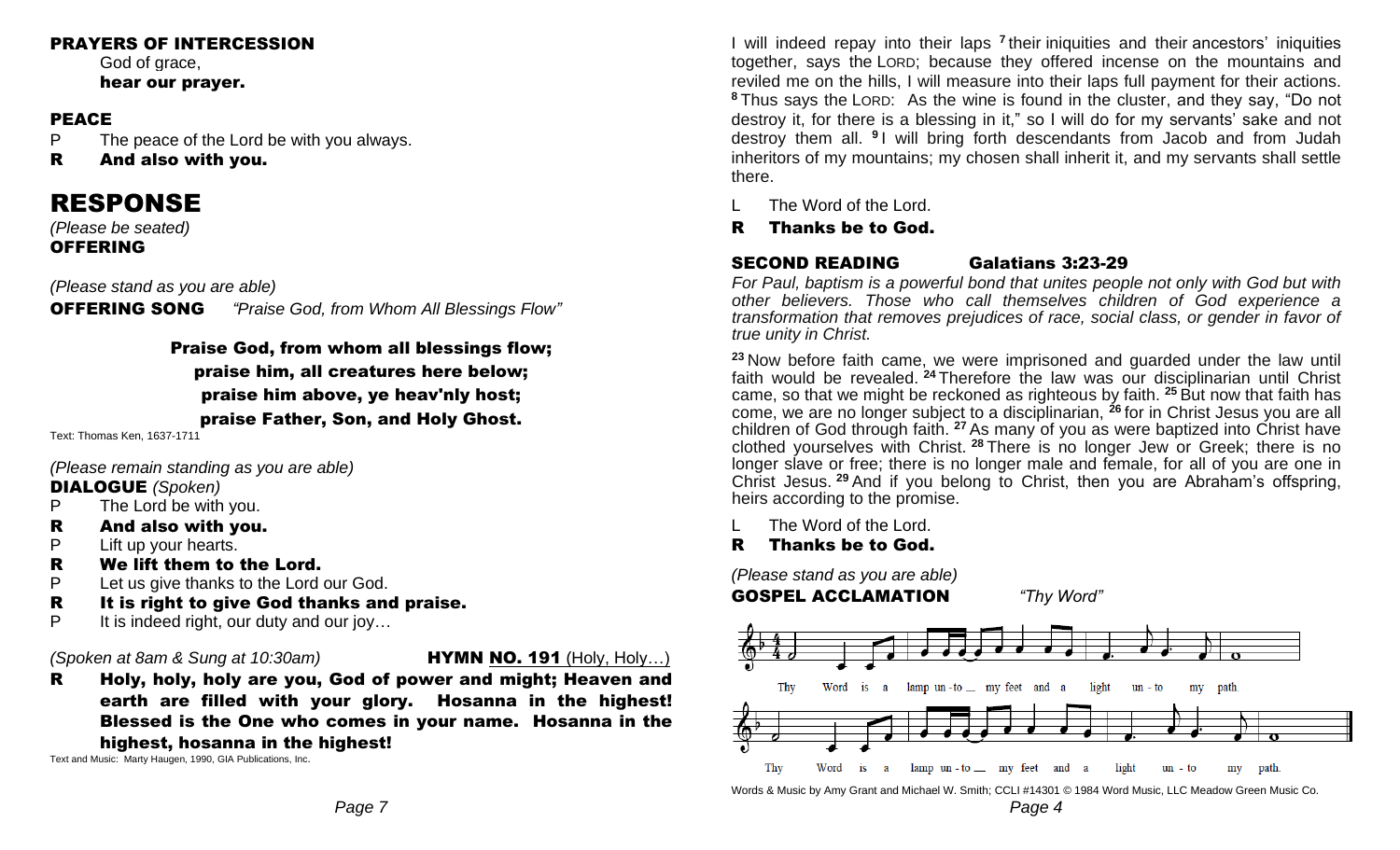- P The holy gospel according to St. Luke, the  $8<sup>th</sup>$  Chapter.
- R Glory to you, O Lord.

#### GOSPEL Luke 8:26-39

*Jesus' mission includes foreigners and his authority extends to the casting out of demons. Some who witness Jesus' work are seized with confusion and fear, but the man who was healed is commissioned to give testimony to God's mercy and power.*

**<sup>26</sup>** Then they arrived at the region of the Gerasenes, which is opposite Galilee. **<sup>27</sup>** As he stepped out on shore, a man from the city who had demons met him. For a long time he had not worn any clothes, and he did not live in a house but in the tombs. **<sup>28</sup>** When he saw Jesus, he cried out and fell down before him, shouting, "What have you to do with me, Jesus, Son of the Most High God? I beg you, do not torment me," **<sup>29</sup>** for Jesus had commanded the unclean spirit to come out of the man. (For many times it had seized him; he was kept under guard and bound with chains and shackles, but he would break the bonds and be driven by the demon into the wilds.) **<sup>30</sup>** Jesus then asked him, "What is your name?" He said, "Legion," for many demons had entered him. **<sup>31</sup>** They begged him not to order them to go back into the abyss. **<sup>32</sup>** Now there on the hillside a large herd of swine was feeding, and the demons begged Jesus to let them enter these. So he gave them permission. **<sup>33</sup>** Then the demons came out of the man and entered the swine, and the herd stampeded down the steep bank into the lake and was drowned. **<sup>34</sup>** When the swineherds saw what had happened, they ran off and told it in the city and in the country. **<sup>35</sup>** Then people came out to see what had happened, and when they came to Jesus, they found the man from whom the demons had gone sitting at the feet of Jesus, clothed and in his right mind. And they became frightened. **<sup>36</sup>** Those who had seen it told them how the one who had been possessed by demons had been healed. **<sup>37</sup>** Then the whole throng of people of the surrounding region of the Gerasenes asked Jesus to leave them, for they were seized with great fear. So he got into the boat and returned. **<sup>38</sup>** The man from whom the demons had gone out begged that he might be with him, but Jesus sent him away, saying, **<sup>39</sup>** "Return to your home, and declare how much God has done for you." So he went away, proclaiming throughout the city how much Jesus had done for him.

- P The gospel of the Lord.
- R Praise to you, O Christ.

*(Please be seated)*

SERMON **Pastor Kay Johnson** 

**HYMN OF THE DAY** *"Spirit of Gentleness"* **HYMN NO. 396** 

Refrain: Spirit, Spirit of gentleness, blow through the wilderness calling and free; Spirit, Spirit of restlessness, stir me from placidness, wind, wind on the sea.

You moved on the waters, you called to the deep, then you coaxed up the mountains from the valleys of sleep; and over the eons you called to each thing: "Awake from your slumbers and rise on your wings." Refrain

You swept through the desert, you stung with the sand, and you goaded your people with a law and a land; and when they were blinded with idols and lies, then you spoke through your prophets to open their eyes. Refrain

You sang in a stable, you cried from a hill, then you whispered in silence when the whole world was still; and down in the city you called once again, when you blew through your people on the rush of the wind. Refrain

You call from tomorrow, you break ancient schemes. From the bondage of sorrow all the captives dream dreams; our women see visions, our men clear their eyes. With bold new decisions your people arise. Refrain Text: James K. Manley, b. 1940; Text © 1978 James K. Manley, admin. Augsburg Fortress.

THE APOSTLES' CREED

- A Let us confess our faith, the faith in which we baptize, in the words of the Apostles' Creed.
- R I believe in God, the Father almighty, creator of heaven and earth. I believe in Jesus Christ, God's only Son, our Lord, who was conceived by the Holy Spirit, born of the virgin Mary, suffered under Pontius Pilate, was crucified, died, and was buried; he descended to the dead. On the third day he rose again; he ascended into heaven, he is seated at the right hand of the Father, and he will come to judge the living and the dead. I believe in the Holy Spirit, the holy catholic church, the communion of saints, the forgiveness of sins, the resurrection of the body, and the life everlasting. Amen